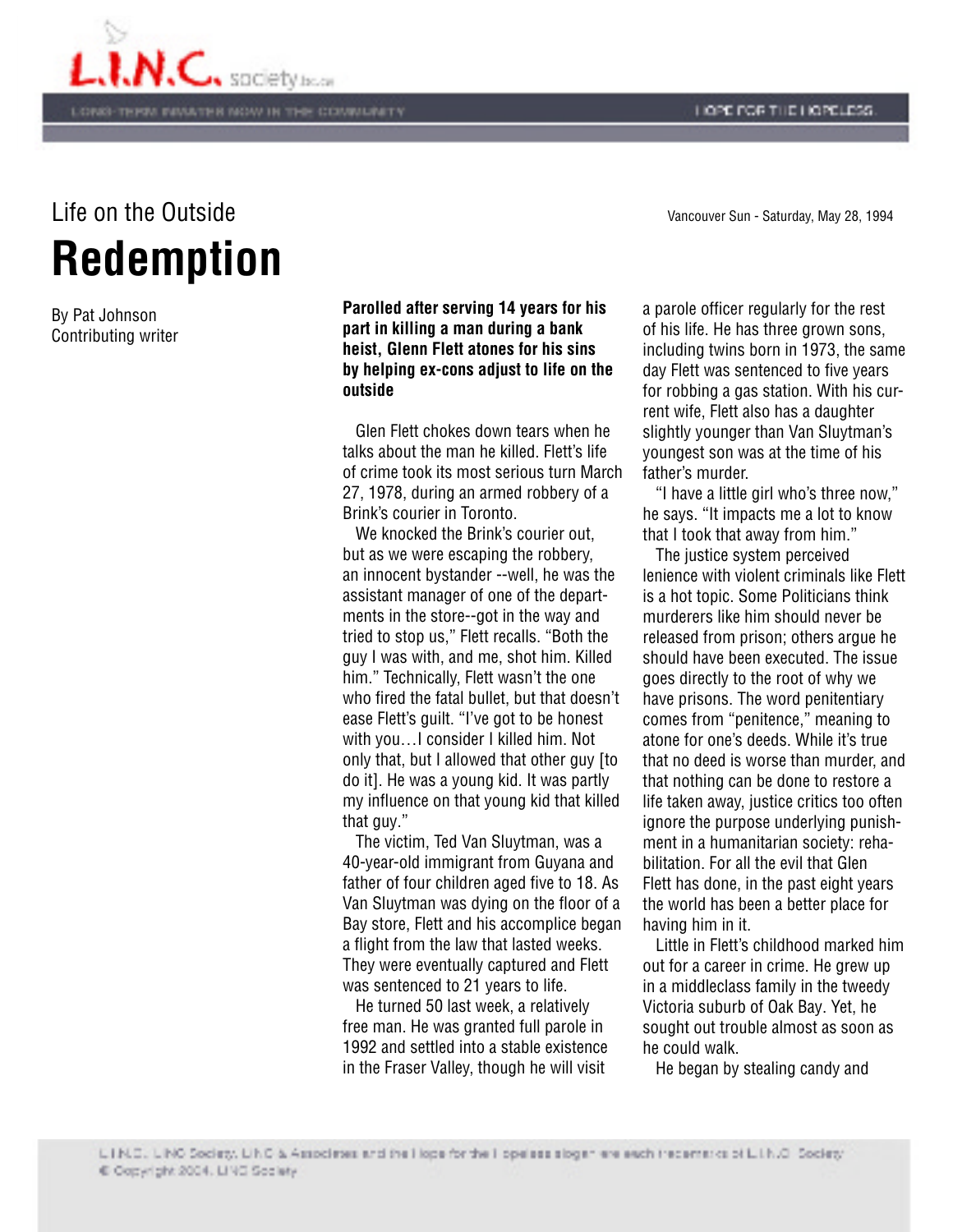

cigarettes, moving on to vandalism and what he calls "intimidation": hanging around with a tough crowd and putting on shows of bravado.

 "I didn't need the money," he says of his early petty theft. "I always had everything I wanted."

 At 14, he was carrying a stolen gun to school. When he was old enough to get a licence, he bought a motorcycle and began hanging out with bikers, smoking pot and trying heroin. At 19, he went too far, stabbing a clerk while shoplifting. He got a year and served nine months before getting parole.

 Flett estimates he was responsible for 15 to 20 armed robberies and other serious crimes between 1971 and 1973. After being incarcerated following the Van Sluytman conviction, he continued to seek out trouble in Ontario penitentiaries, becoming involved in the murder of another prisoner. Flett was not charged in the attack and was not directly responsible for the deathblow though again, he takes the blame for not calling off his accomplices.

 In Millhaven and Kingston, Flett maintained his caustic attitude toward the world, partly because of a feeling of hopelessness. "I didn't really care about who I was," he says.

 That changed when he was transferred to the West Coast. His father and, later, his sons visited him in prison. Another woman, a minister, who had performed Flett's first wedding and who was a friend of Flett's grandfather, took particular interest, visiting, writing and offering a shoulder to lean on. He considered her his grandmother.

Under her influence, Flett realized he

wasn't improving himself in prison and that his kids would have a low opinion of their old man if he didn't do something to remake himself.

 "I couldn't carry on like that," he says. In an effort to connect with people outside the prison environment, he visited the prison chapel, where he met a couple of new chaplains.

 "They needed my help to understand prisons," he says. And Flett, it turns out, needed their help to work through his emerging spirituality, as he became a devout Christian.

 Cynics accuse violent criminals who find God of using religion to avoid taking responsibility for their actions. Flett seems to dwell inordinately on the consequences his crimes, although he speaks of the implausibility of human forgiveness.

 "[Jesus] helps me cope with the fact that I'm guilty," Flett says, adding: "But I am guilty. He made me realize how much of a sinner I am. You can't change something you don't recognize."

At the same time, he began studying.

"I was doing the best I'd ever done in my life," he says. "I went to school and learned how to be a cook. I'd never applied myself to anything in my whole life. The guy that taught me was the head of the chef's association of B.C. and he said I could have been one of the top 10 chefs in Canada." He also began academic studies through a University of Victoria prison program, and is only a couple of courses away from a BA in anthropology and sociology.

 In 1990, Flett made day parole, which meant he could go free during the day and return to Ferndale Institu-

tion in Mission by curfew. He got a job in a top French restaurant and had an offer of a position in a prestigious restaurant in Europe. Unfortunately, three days after he made full parole, he became involved in a bar brawl, violating one of his main parole restrictions, and was thrown back in prison for another 18 months.

 Nonetheless, he credits his eventual success with the gradual approach to freedom offered by the parole system. Day parole, he says, kept him structured, imposing much-needed limits.

 As is the case with many lifers, freedom wasn't easy for Flett.

 "lt's out here that I've had to face the people I really hurt and had to think about the people don't know that I've hurt," he says.

 His parents, now deceased, went through an emotional wringer. His relationship with his sons is often strained, the resentment of his long absence palpable in their reunions.

 The private family visits in prison had been candy-coated.

 "ln a way, it was Shangri-la in there," he says. "They didn't want to upset daddy and daddy didn't want to upset them, so everybody's getting along. When I got out, I found out there was all this stuff that was going on that they didn't want to tell me about."

 During his gradually increasing freedom on parole, Flett learned the basics of adult responsibility, skills he'd missed during his criminal years. The federal government paid for psychological help and vocational training.

 Not all offenders have happy endings like Flett's. One of his best friends, a murderer, lived for five years on the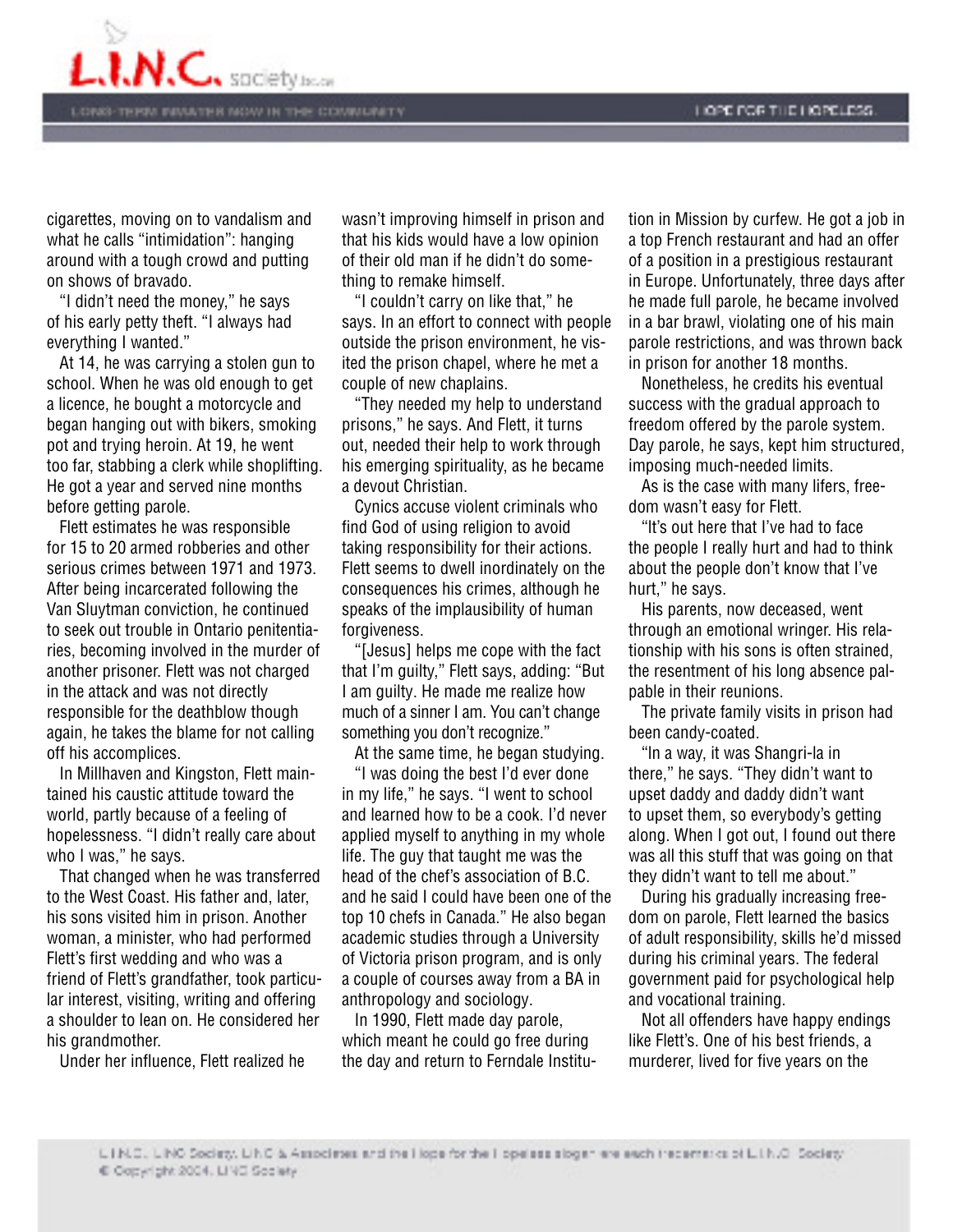

outside before the combined stress of guilt, reintegration and whatever other baggage he was carrying around proved too much and he committed suicide.

 Flett believes his friend's suicide was partly due to the Iack of support for ex-offenders and their families, so he helped form LINC–Long-term Inmates Now in the Community– which offers counselling and support groups, among other services. The organization has grown from small beginnings to a nonprofit agency with five full-time employees, including Flett. (His wife is the executive director.)

 "The guys we work with are longterm chronic offenders, lifers too, who are so institutionalized that, out here on the street, we aren't doing them a lot of favours," Flett says. "LINC tries to entice these guys into seeing that this is worth staying out for. It's worth going over all the obstacles. It's worth reporting to your parole officer. It's worth two weeks of having them fine-toothcomb you and ask you strange questions and come round your house at strange times of day and night."

 Flett hopes that, by offering a hand up to a straight life, he can prevent others from experiencing the suffering he inflicted on Van Sluytman's family and countless others he traumatized during his life of crime.

 As a direct result of Mr. Van Sluytman's death, I do what I do," he says. "I have an obligation to my victim, to Mr. Van Sluytman, to be the most decent person I can be." Some might say that Flett, whose life has taken such a dramatic reversal, is an exception to the rule, but statistics

indicate most offenders turn themselves around.

 Kirsten Sigerson, a Corrections Canada employee responsible for reintegrating ex-offenders into the community, says the media do not report success stories.

 She acknowledges that Flett is unusual for his remarkable articulation and for his work to make society safer from crime. But she insists safer from crime. But she insists he represents the effectiveness of the correctional system.

 "There are a lot of people leading stable, law-abiding lives in the community and you don't hear about those," she says.

 "Most people do have a valuable contribution to make and turn their lives around." In fact, only one in 1,000 offences are committed by a federal offender on parole. Statistics say 87 per cent of ex-offenders granted Full parole do not re-offend and 94 per cent of day parolees do not commit new crimes.

 Nevertheless, activist groups like Canadians Against Violence (still known more commonly by the acronym CAVEAT) maintain that the system could he improved. Some prisoners should never be set free, says Ben Doyle, acting chair of the B.C. branch of Canadians Against Violence. "Our founding principle is the protection of society," Doyle says. "I think people that repeatedly commit violent crimes are beyond redemption in most cases. Rehabilitation in those cases is probably most rare, but I'm not saying it's impossible." MP Chuck Cadman is the deputy justice critic for the Canadian Alliance, with a special interest in victims' rights and young offenders. His son, Jesse, was murdered on the street in Surrey in 1992.

Six young people were involved in the attack and one was tried in adult court and convicted in the killing.

 Cadman doesn't discount the possibility that criminals like Flett can turn themselves around, but he's concerned offenders are being released into society and halfway houses without adequate preparation for reintegration. The kind of programming that helped Flett is not always available to inmates when they need it, he says. "Ninety-nine of them might do quite well," he says. "But one of ~hem shouldn't have been there in the first place. If that means going too far in the other direction – leaving reformed criminals incarcerated–Cadman is prepared

to accept that, especially since analyzing who is at risk for reoffending is expensive and a less-than-exact science. "I'd rather err on the side of public safety," he says.

 Ironically, Flett also knows the pain of victimization. In 1982, the minister who had supported him during his imprisonment was murdered during a robbery. In a bizarre and potentially dangerous twist, the woman's murderer ended up in the same prison with Flett.

 "Not only could I have killed him myself," says Flett. "Bur most of [my fellow inmates] backed me 100 percent." One word and someone would have done the job, for him, he says.

 Instead, he eventually developed a relationship with the man and offered help, even testifying at the man's parole hearing.

 Flett has strong views about the arguments of law-and-order activists.

"I dare [the Alliance Party] to show